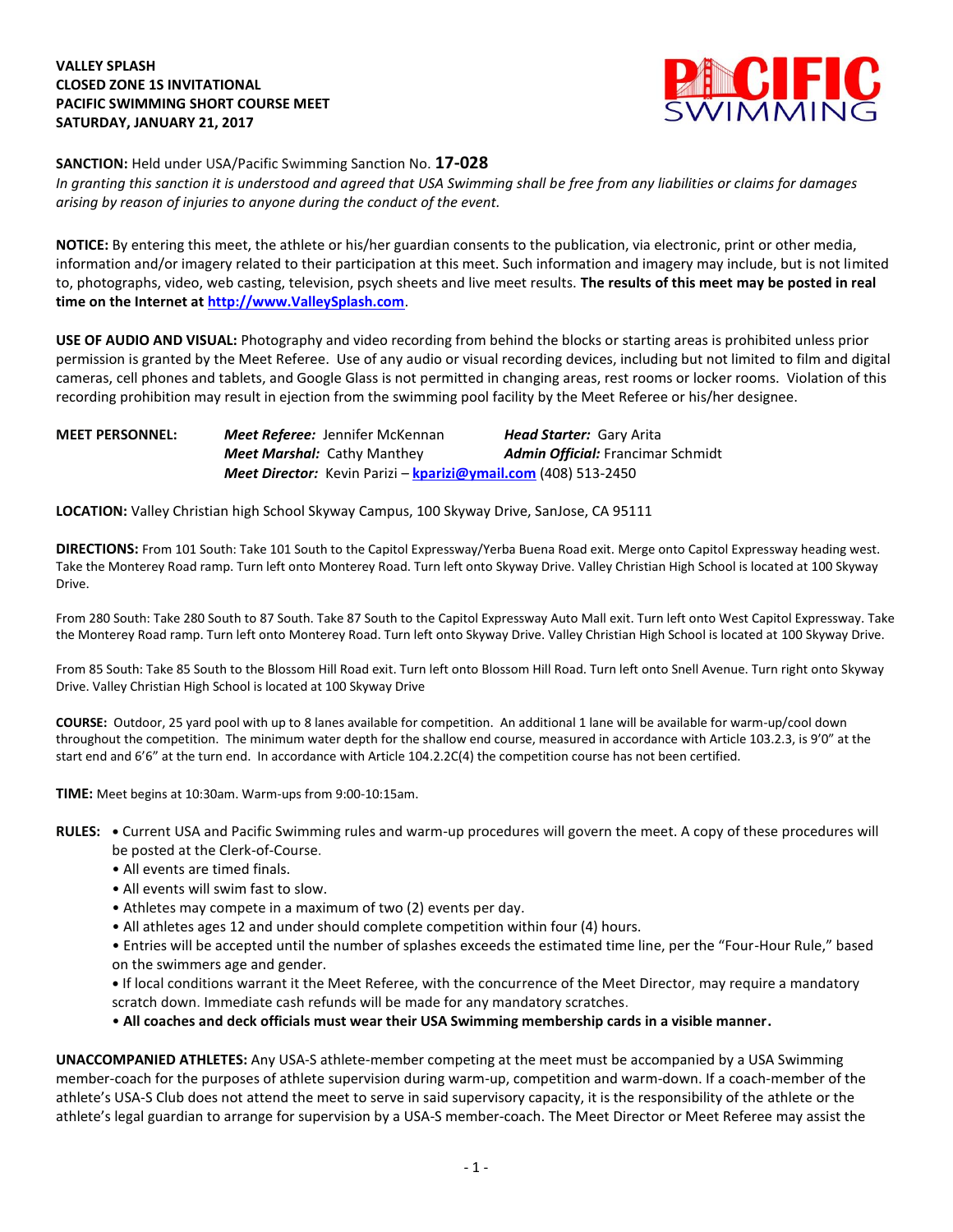athlete in making arrangements for such supervision; however, it is recommended that such arrangements be made in advance of the meet by the athlete's USA-S Club Member-Coach.

**RACING STARTS:** Athletes must be certified by a USA-S member-coach as being proficient in performing a racing start, or must start the race in the water. It is the responsibility of the athlete or the athlete's legal guardian to ensure compliance with this requirement.

**RESTRICTIONS:** • Smoking and the use of other tobacco products is prohibited on the pool deck, in the locker rooms, in spectator

seating, on standing areas and in all areas used by athletes, during the meet and during warm-up periods.

- Sale and use of alcoholic beverages is prohibited in all areas of the meet venue.
- No glass containers are allowed in the meet venue.
- No propane heater is permitted except for snack bar/meet operations.
- All shelters must be properly secured.
- Changing into or out of swimsuits other than in locker rooms or other designated areas is prohibited.

• Destructive devices, to include but not limited to, explosive devices and equipment, firearms (open or concealed), blades, knives, mace, stun guns and blunt objects are strictly prohibited in the swimming facility and its surrounding areas. If observed, the Meet Referee or his/her designee may ask that these devices be stored safely away from the public or removed from the facility. Noncompliance may result in the reporting to law enforcement authorities and ejection from the facility. Law enforcement officers (LEO) are exempt per applicable laws.

 Operation of a drone, or any other flying apparatus, is prohibited over the venue (pools, athlete/coach areas, spectator areas and open ceiling locker rooms) any time athletes, coaches, officials and/or spectators are present.

• Only Coaches' EZ-Ups are allowed on competition deck.

**ELIGIBILITY:** • Athletes must be current members of USA-S and enter their name and registration number on the meet entry card as they are shown on their Registration Card. If this is not done, it may be difficult to match the athlete with the registration and times database. The meet host will check all athlete registrations against the SWIMS database and if not found to be registered, the Meet Director shall accept the registration at the meet (a \$10 surcharge will be added to the regular registration fee). Duplicate registrations will be refunded by mail.

• Meet is limited to Zone 1S athletes only. Athletes must be currently registered with a Zone 1S club in order to compete. Athletes who are unattached, but practicing with a Zone 1S club are eligible to compete.

- Entries with **"NO TIME" will be ACCEPTED.**
- Disabled athletes are welcome to attend this meet and should contact the Meet Director or Meet Referee regarding any special accommodations on entry times and seeding per Pacific Swimming policy.
- The athlete's age will be the age of the athlete on the first day of the meet.

### **ENTRY FEES:** None.

**ENTRIES:** Coaches will enter athletes via the Hy-Tek entry system by Friday, January 20 at 7:00 PM. Send the file to Kevin Parizi at [kparizi@ymail.com.](mailto:kparizi@ymail.com) Deck entries will be accepted, with proof of current USA-S registration.

### **CHECK-IN:** The meet will be pre-seeded. **Athletes do NOT need to check-in**.

**SCRATCHES:** Any athletes not reporting for or competing in an individual timed final event that they have entered shall not be penalized.

### **SCORING:** None.

**AWARDS:** None.

### **ADMISSION:** Free.

**TIMERS:** Participating clubs will be responsible for providing timers.